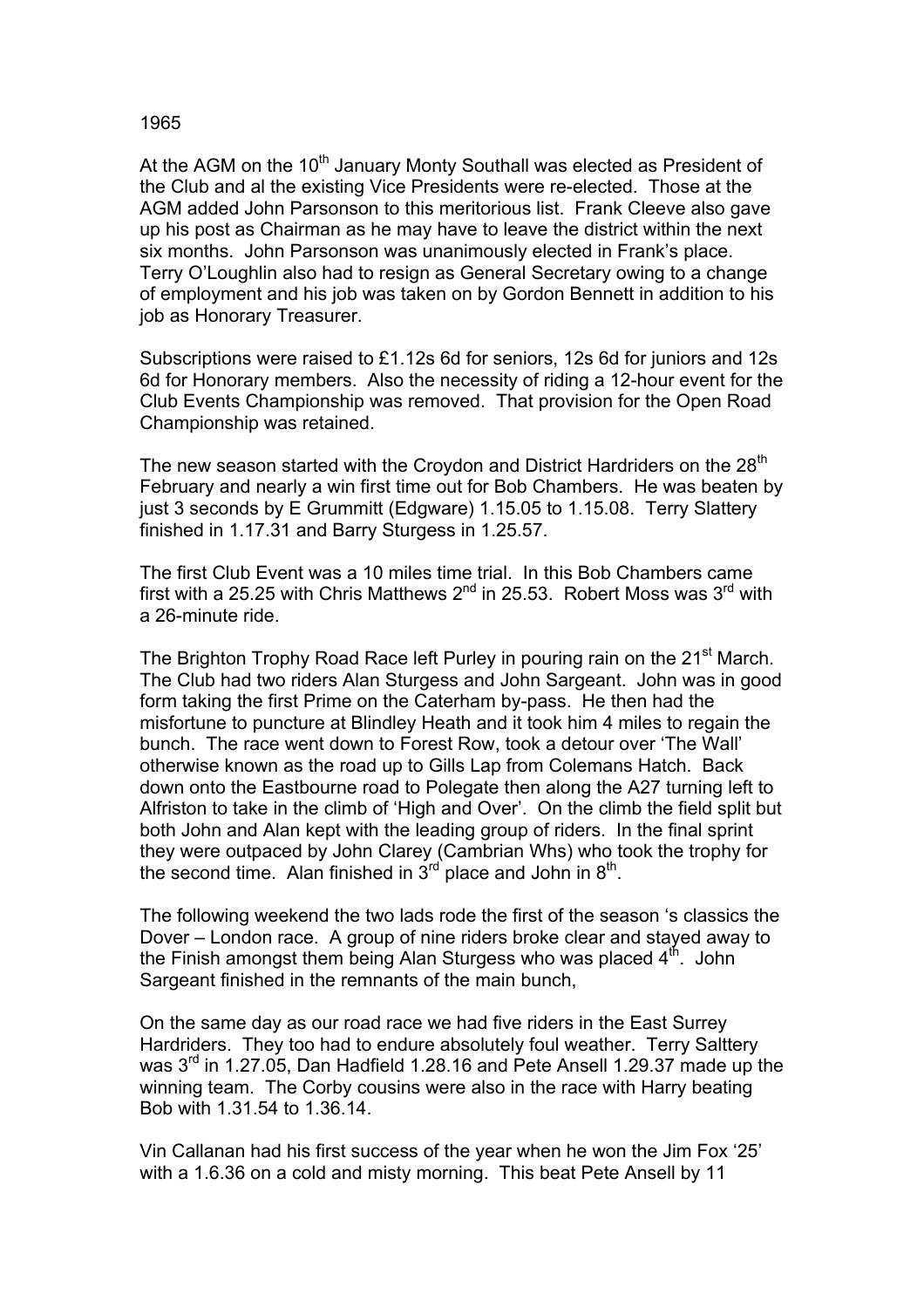seconds and Dan Hadfield by 54 seconds. Derek Hull won the Handicap section with a nett 1.2.44 from Pete Ansell 1.3.02 and Vin Callanan 1.5.06.

On the  $4<sup>th</sup>$  April Robin Buchan came  $2<sup>nd</sup>$  in the Clarence Whs '25' to Peter Head (Redhill). Robin's time was 1.1.43. John Sargeant's 1.4.14 was quick enough to earn him 2<sup>nd</sup> place on Handicap. Then came Vin Callanan 1.5.43 and Bob Corby 1.8.22 to make up our Team. In the Apollo Middlemarkers Harry Corby did 1.8.23 and Laurie Watkins 1.8.29. Barry Sturgess had bike problems but got back to the finish in 1.18.26. Alan Sturgess won again in the Chelmer Road Race. He broke clear with two other riders but successful dropped them to cross the line 2.13 before the second placed man. He had to finish alone as he broke a cog leaving him no gear for a sprint finish.

A team had been entered in the WLCA '25' on the  $11<sup>th</sup>$  April but Vin Callanan was unable to start leaving Dan Hadfield, 1.5.10, and Bob Corby 1.5.22 to carry the flag. Unfortunately they failed to win any prizes. In the Croydon Advertiser Road race Alan Sturgess finished ninth. This was his lowest placing so far this year! John Sargeant finished in 13<sup>th</sup> place. Bob Chambers made up for this by winning the 140 miles Dave Cosson 2-day promoted by the Redhill CC. He did not win any part of the race but was well up in the Time Trial and both road race stages to take the win on General Classification. Terry Slattery rode in support and was placed  $5<sup>th</sup>$ . Bob Corby tried out this new fangled racing game in the Catford event and was pleased with his  $10<sup>th</sup>$  position. News came in from Belgium that Keith Butler had finished 29th in the Ronde van Mechelen from 220 starters but he was caught in a massive pile-up the next day and could not get a spare wheel quickly enough to regain the bunch. In Holland he finished  $21<sup>st</sup>$  in a 90km Criterium run off in pouring rain. Then the following day near Bruges he collected a number of primes before puncturing just after the Team Car had gone forward for the race feed. He was pleased to be collecting some francs for his pains but wished there were more of them (francs that is).

Robin Buchan won his first race of the year when he did fastest time in the Southboro Hilly '42' with 1.58.10. Alain Eve finished in 2.13.51 in his first attempt at this type of hard riding.

April 18<sup>th</sup> was Good Friday and in the Dartford Whs '25' Dick Wilkins was our best rider in 1.4.43. Terry Slattery finished in 1.5.37 and Laurie Watkins 1.8.50 after crashing on the way round. Dan Hadfield and the two Corby's went to ride the Charlotteville '50'. Dan was our fastest in 2.14.21; Bob did 2.16.24 and Harry 2.18.45. The next morning they all rode the Actonia '25' held over the same roads when they finished in the same order. Dan recorded 1.6.45, Bob 1.7.50 and Harry 1.8.11. Reports say that it was a very cold windy morning. Nearer home we had five riders in the Fountain '25'. Fastest of these was Terry Slattery who finished  $4<sup>th</sup>$  with 1.4.01. John Sargeant c locked 1.4.50, Dick Wilkins 1.5.05, Pete Ansell 1.6.08 and Les Black 1.7.59. The first three named missed the Team Prize by just 6 seconds.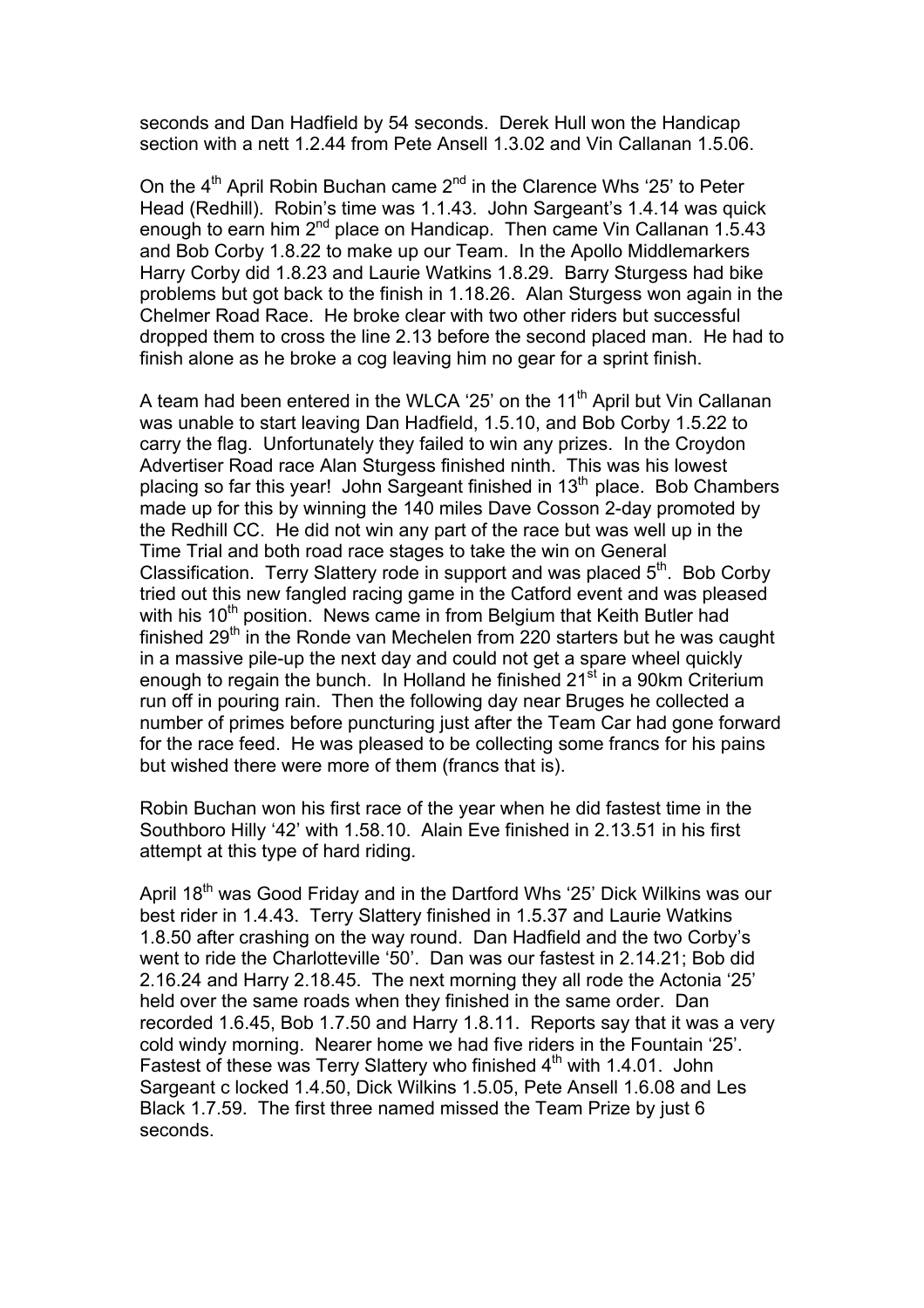News came through on the  $19<sup>th</sup>$  April of the death of E.W. "Ernie" Tugwell. Originally he was a member of the Streatham Rovers and was instrumental in arranging the amalgamation of the two clubs in 1921. He had twice won the Mayne Cup firstly as a member of the Rovers in 1913 and again as a member of the Paragon in 1931. He thus became one of the Club's 'immortals'. Apart from acting on our Committee he was also very active with the SCCU and SRRA being elected a Vice President of the SCCU. He was one of our most successful Social Secretaries. Paragon Dances were (in?)famous and raised considerable amounts of money for the Club. Ernie attended many Club runs and supported the Club whether by the side of the road, at the Track or by the Polo field. He was a keen supporter of the Old Paragonians Association and was elected President of the Club in 1939. He was an advocate of the 'new' sport of massed start road racing and was very active with the British League of Racing Cyclists. In fact due to the machinations of our sport's governing bodies Ernie had to be 'suspended from membership'. Mind you he still attended all Club functions but he could not appear on the books! All was, eventually, forgiven and he presented one of his cups to be awarded to the Road Race Champion. It is now known as the EW Tugwell Cup. He enjoyed his many years with the Club and it gave him great satisfaction as his two lads, Ron and Maurice, followed him into the Paragon and were so successful both as competitors and as club members.

In the Croydon Winter League the Paragon 'A' Polo team finished in 3<sup>rd</sup> position and the 'B' team were  $5<sup>th</sup>$ .

The Dave London '30' was held on the  $25<sup>th</sup>$  April. Fastest time was by Dick Wilkins with a 1.16.56. This was much too fast for Laurie Watkins, 1.19.19, and Bob Corby 1.19.30. Laurie took the Handicap with 1.14.19 from Bob Corby 1.16.00 and Dick Wilkins 1.16.56. Three youngsters went north of the river to ride the Glendene Longmarkers '25' on the  $25<sup>th</sup>$  April. Barry Sturgess improved to 1.7.04 whilst Colin Wye had his first ride over the distance and finished in 1.13.3.53 and Rowan Vacher improved to a 1.15.28. Dan Hadfield rode the Bath Road Hilly '50' and improved two minutes on last years ride with a 2.19.55. Alan Sturgess won the Southend Promenade Race over 44 miles beating a good field of Independants and  $1<sup>st</sup>$  Category riders. He got clear with two others and they just held off the bunch. John Sargeant was in that group. The following day the positions were reversed with John taking 5<sup>th</sup> place in the West Croydon Whs event on the Lingfield circuit whilst Alan remained in the bunch. In the  $3<sup>rd</sup>$  category event Derek Hull was placed  $6<sup>th</sup>$ . It was remarkable in so much as he finished with a broken frame!

From April 30<sup>th</sup> the Paragon no longer were to meet at the Gun Tavern in Church Street, Croydon. The new venue was to be the Norwood Sports Club by Norwood Lake.

On the Opening night of this year's Monday Competition Alan Sturgess won the 5 miles and the points competition. Then the following day he came  $4<sup>th</sup>$  in the evening handicap on the Crystal Palace circuit.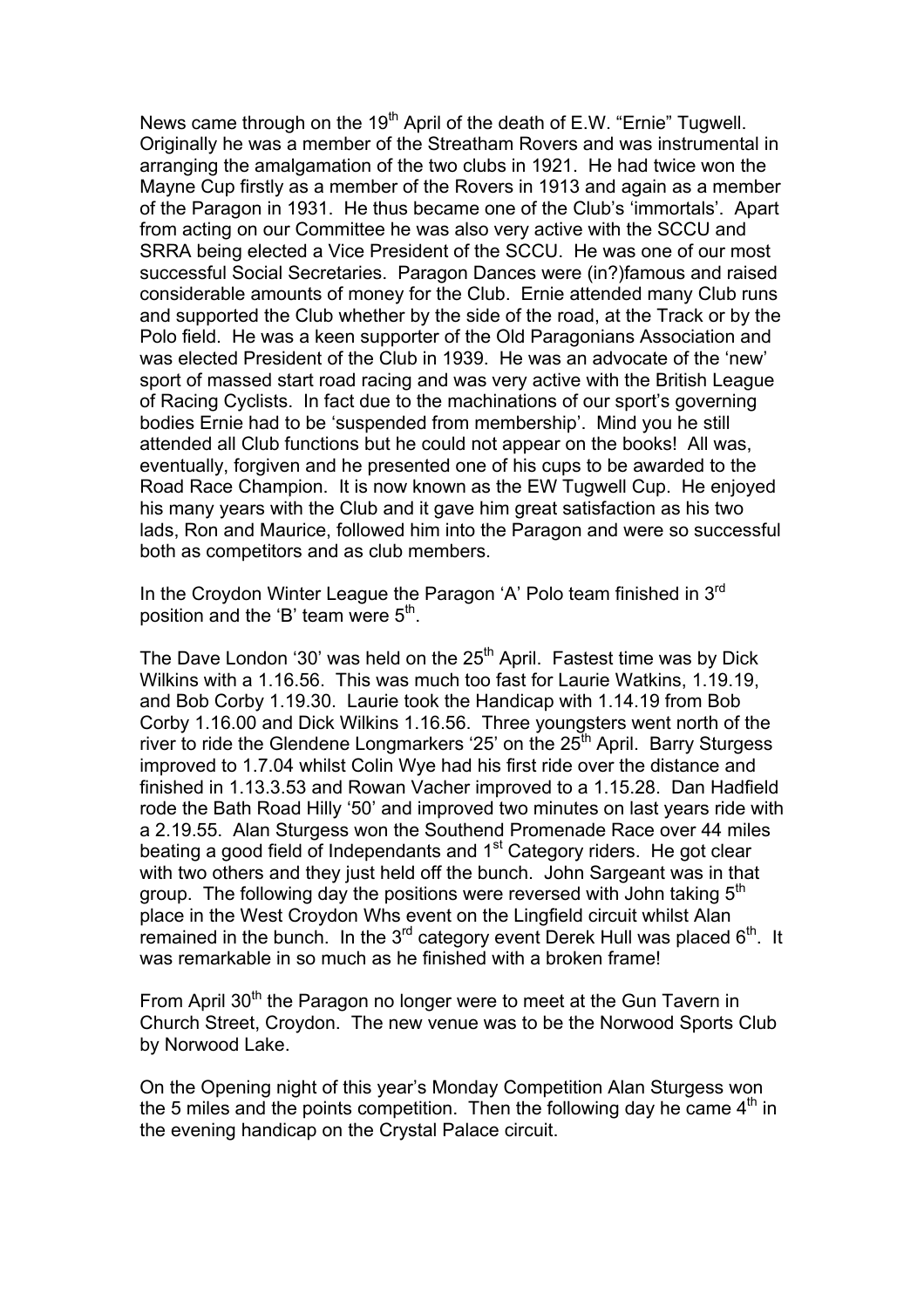Six riders were down for the SCCU '50' on the2nd May. By the 25 miles check Ray Runham (then in the Fountain) was leading in 1.2.32. Robin Buchan was lying  $4<sup>th</sup>$  in 1.3.26 then came Dick Wilkins 1.5.46, Bob Corby 1.6.40, Vin Callanan 1.7.09, Dan Hadfield 1.7.10 and Harry Corby 1.8.58. At the Finish Robin had pulled himself up into 2<sup>nd</sup> place behind Runham. Ray finished with 2.5.05 with Robin on 2.7.06. Our other finishers were Dick Wilkins in 5<sup>th</sup> place with 2.9.18, Bob Corby 2.12.22, Vin Callanan 2.12.50, Dan Hadfield 2.15.09 and Harry Corby 2.16.41. Messrs Buchan, Wilkins and Corby R also collected the Team Prize for the Paragon. Barry Sturgess slowed a little in the Eagle Longmarkers '25' with a 1.8.21 but Laurie Watkins came  $5<sup>th</sup>$  with a 1.2.55. His best and it follows a three-year 'rest'. What could he do after 5 years away? Laurie Watkins had to ride a private time trial in the Harlow Middlemarkers '25' as he had now beaten the 1.4.0 limit. In wet and windy conditions he did a 1.3.40. Chris Swain achieved 1.5.41 but Dave Bashford actually produced a personal best of 1.11.04 to improve by 2½ minutes. In the Eltham Paragon Meeting at Crystal Palace Pete Patterson finished  $5<sup>th</sup>$  in the 3<sup>rd</sup> category event with Chris Swain  $9<sup>th</sup>$ .

The WLCA '50' suffered from a long course. On the back of the Result Card there is an apology from the organiser to the effect that the course was 159 yards long. Judging by the rest of the Result he could have commented upon the weather. Twenty-six of the seventy-four entrants did not greet the Timekeeper and the winning time was 2.11.56! Shades of the 1930s! Our riders also had to contend with early starts being numbers 2,10 and 15 – not a great help on a bad morning. Dick Wilkins was our best man with a 2.15.49 ride followed by Vin Callanan 2.16.46 and Dan Hadfield 2.23.46. Vin started at number two so had the lonely ride. After he crossed the line it was another 10 minutes before anyone else finished and the third man to finish was Wilkins from start number 15! Others suffering from a hideous morning were those entered for the Kentish Whs Novices '25'. Rowan Vacher had chain trouble on the way down and elected not to start. P Warsop arrived at the Timekeeper some 9 minutes late but went round in 1.27.02. Colin Wye fought the elements and returned in 1.22.52. Lindsay Mercer was doing a fair ride when he hit a hole. The result crash necessitated a visit to the local hospital. No one won anything but the lads deserved praise for turning out on such a foul morning.

The Kingston Hilly '73' was held on the  $16<sup>th</sup>$  May and we had a team in contention. Robin Buchan was  $5<sup>th</sup>$  in 3.4.41 and Dan Hadfield  $7<sup>th</sup>$  in 3.7.01 including time lost by a crash. Vin Callanan punctured and had two machine changes in his 3.15.47. After all that the San Souci beat us by just over 3 minutes for that prize. Harry Corby did 2.11.49 in the Addiscombe '50' and collected 3rd handicap prize. Cousin Bob had a bad day and could not get going but finished with 2.17.45. Laurie Watkins punctured but finished in 2.22.33 for his first '50'. Dick Wilkins went down to Folkestone for their '25' and produced a season's best of 1.1.56. Alan Sturgess won the Leyton Camp Road race over 60 miles near Chelmsford.

On the  $23^{\text{rd}}$  May Alan Sturgess won his  $6^{\text{th}}$  race of the season when he took the Central Sussex event at Plumpton. He has been short listed for the World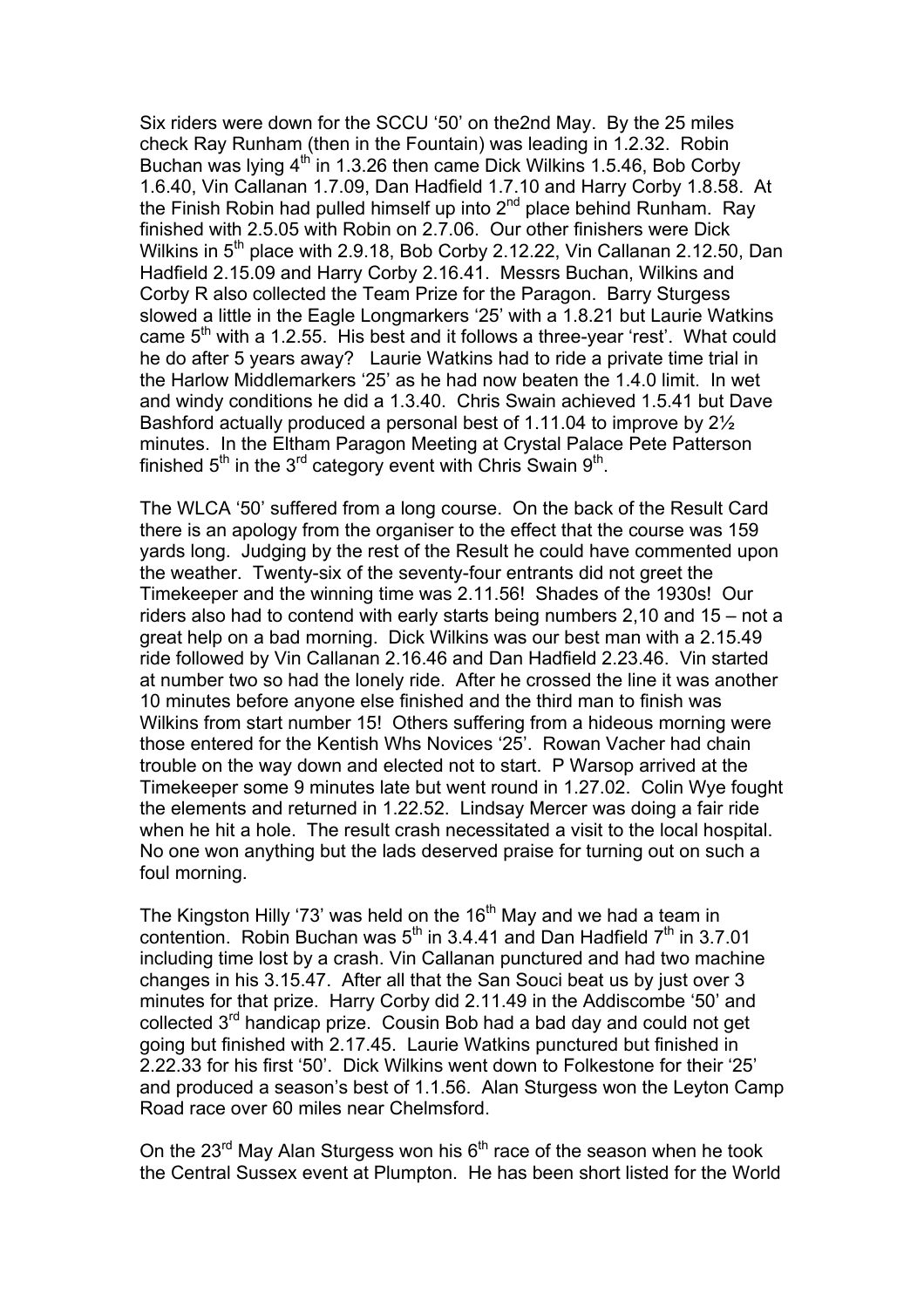Championship selection races to be held in June. Robin came  $3<sup>rd</sup>$  in the races held on the Kenley Aerodrome Circuit. John Sargeant won the Addiscombe road race around the Lingfield circuit taking off on the hill through Dormansland and holding his advantage to the line.

The Club '50' on the 23<sup>rd</sup> May had nine entries of whom eight started but only five made it back to the Timekeeper. Best of them was Dick Wilkins with a 2.7.57 from Dan Hadfield, 2.9.59 and Harry Corby was in  $3<sup>rd</sup>$  place with 2.10.39. Harry's time was good enough for him to take  $1<sup>st</sup>$  on Handicap with 2.6.09 from Wilkins 2.7.57 and Laurie Watkins 2.8.46.

On Saturday 29<sup>th</sup> May Alain Eve went off to Essex for the ECCA '25' and ended the day with a 1.5.17. Barry Sturgess had spoke problems and finished in 1.15.55 and John Jennings also found things hard with his 1.15.45. When the Tour of Britain finished at Crystal Palace Pete Patterson came 2<sup>nd</sup> in the  $3<sup>rd</sup>$  Category support event.

More bad weather was experience in the Catford '50' that even solicited a comment from the organiser on the Result Sheet. Nevertheless our three riders started and finished. Dan Hadfield was  $3<sup>rd</sup>$  in 2.10.22; Vin Callanan was  $6<sup>th</sup>$  in 2.12.34 and Harry Corby  $8<sup>th</sup>$  in 2.12.39. While this was excellent grouping it was not quite good enough for them to collect the Team race being beaten by 2 minutes by the Catford 'Home' team. Over the other side of the water Robin Buchan produced the fastest Paragon '50' of the year with 2.2.33 for 4<sup>th</sup> place. Bob Corby finished in 2.9.26 and Dick Wilkins 2.9.42. In the Surrey Road '25' Robert Moss collected  $2^{nd}$  handicap with a 1.10.42 ride.

Alan Sturgess won the 770 yards handicap at the combined De Laune/Catford Meeting with Robin Buchan in 3<sup>rd</sup> place. Robin won the 3 miles point to point then Alan came  $2^{nd}$  in the Devil take the Hindmost and  $2^{nd}$  in the 5 miles block handicap. Pete Patterson won the Junior Sprint and came  $2<sup>nd</sup>$  in the Junior 3 miles.

By contrast to the Catford event only seven riders failed to answer the Timekeeper for the Hounslow '100' on 6th June. The Paragon had Dan Hadfield, Vin Callanan , Bob and Harry Corby to represent us. By the 50 miles check Jeff Marshall was leading with a time of 2.4.45 for the distance whilst Dan was in  $5<sup>th</sup>$  position on 2.7.54. Bob had taken 2.11.37, Vin 2.13.43 and Harry 2.16.47. Over the stretch out to Hungerford and back Marshall lost his lead to Pepper (Colchester) but these two were way ahead of the rest. Pepper won with 4.11.21 from Marshall's 4.12.33. In 3<sup>rd</sup> place was Dick Poole (Middlesex RC) in 4.19.06. Although Dan was close behind Poole in this class event they tend to pack in a little tighter than the local races. He actually was placed  $6<sup>th</sup>$  in 4.19.40 but it was a 4-minute improvement. Bob came 10<sup>th</sup> with an excellent 4.23.22 that was 10 minutes faster than he had ever ridden this distance. Vin chipped in with 4.29.18 and Harry recorded 4.39.53. Much to everyone's surprise the Paragon won the Team race as not many Clubs had three good counting times. Robin Buchan kept to the shorter distances and came  $3^{rd}$  in the Farnham '25' with a 57.36 that was his fastest for a number of seasons. In the Comrades Junior '25' both Chris Swain,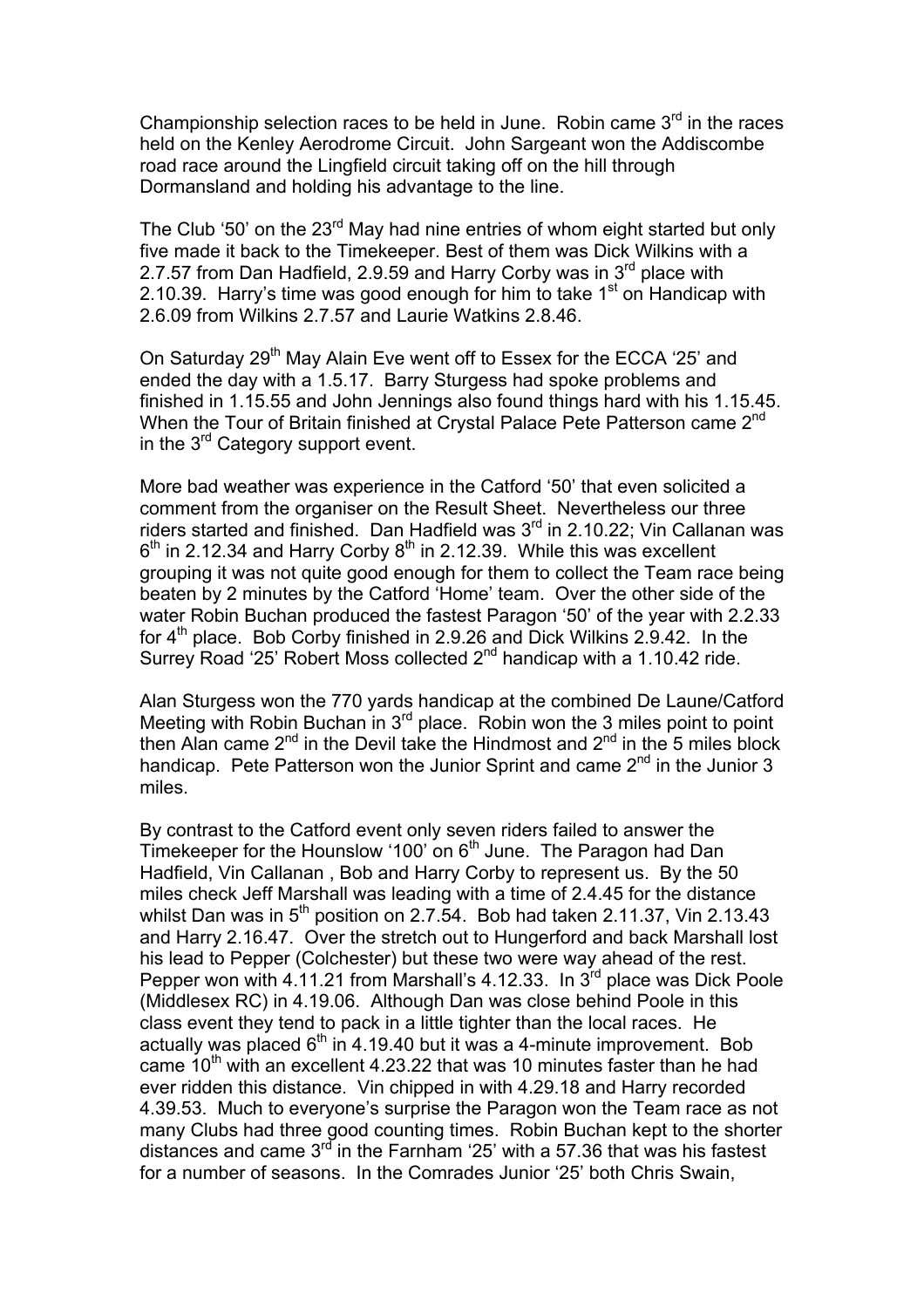1.3.32, and Dave Bashford, 1.10.57, recorded personal best times. Terry Slattery put up his best ride of the year in the Bellingham '25' with a 1.2.24 and Dick Wilkins was 24" slower. They needed a third man with a 1.5.0 but he did not start!

Alan Sturgess won the 'Circuit of the Broyle' an evening event near Lewes on the 3<sup>rd</sup> June. Then over the Bank Holiday Alan and John Sargeant rode the Letchworth 2 day race. Alan finished in  $4<sup>th</sup>$  place and John  $10<sup>th</sup>$ .

On the Bank Holiday Monday the Corby cousins rode the Feltham Middlemarkers '25' and for a change Harry beat Bob. Their times being 1.5.03 and 1.6.00 respectively. Chris Swain finished in 1.6.58 following gear troubles. Dick Wilkins did a 1.3.40 in the Bromley '25' and Robin Buchan a 58.23 in the Basildon event.

The Purley to Brighton was an inter-club against the Addiscombe but it was, this year, a very one-sided competition. The Paragon had six of the seven fastest times! Terry Slattery won with a 1.36.43 from Dan Hadfield 1.38.02 and Les Black 1.39.41. S Toole slipped in here with a 1.39.45 for the Addiscombe before the last three Paragon counters. They were Dick Wilkins 1.40.12, Harry Corby 1.40.45 and Bob Corby 1.41.30. Terry also won the handicap with 1.34.43 from Harry Corby, 1.35.45 and Dan Hadfield 1.36.02. Robin Buchan rode the SW London and Surrey 25 miles Championship and won it with a 58.23. John Sargeant finished  $4<sup>th</sup>$  in the Harold Hill 'Spider' Trophy event over 80 miles. Chris Swain rode the De Laune '25' and recorded 1.4.00; Pete Ansell did 1.8.21 and Barry Sturgess 1.9.22.

Keith Butler had a surprise trip to England when he was a last minute replacement to ride the London to Holyhead race. (A mere 275 miles!) He was with the leaders to Capel Curig but on the descent through Bethseda he managed to puncture both tyres at once! Ones powers of recuperation are not at ones best after 240 miles of racing and while Keith had the leaders in sight all across the Isle of Anglesey he could not catch them; eventually finishing 13<sup>th</sup> behind Tom Simpson, Shay Elliot and Albert Hitchin.

The  $19<sup>th</sup>/20<sup>th</sup>$  June was the weekend of the Catford 24-hour event and lady luck shone on the competitors this year. They were blessed with 24 hours of warm dry weather that almost made it a pleasure to ride such a long way. Dan Hadfield came 2<sup>nd</sup> with 453.884 miles covered and Harry Corby came 9<sup>th</sup> with 417.299 miles. Unfortunately Bob Corby crashed and had to go off to hospital to have stitches put into a bad cut so thoughts of a Team victory went out of the window,

A double for the Paragon in the WLCA '50' on the  $20<sup>th</sup>$  June! Robin Buchan won the race by 2.42 in a time of 2.1.01 and the Team of Robin, Dick Wilkins and Vin Callanan took the Team Prize. Our lads' times were Robin 2.1.01, Dick 2.7.47, Vin Callanan 2.9.37 and Terry Slattery 2.18.47. The juniors had a race to themselves and Chris Matthews won again taking 38.09 for the 15 miles. Pete Ansell was  $2^{nd}$  in 39.11 with Barry Sturgess  $3^{rd}$  in 40.02. Another team went down to the West Kent '25' and found out that Kent courses are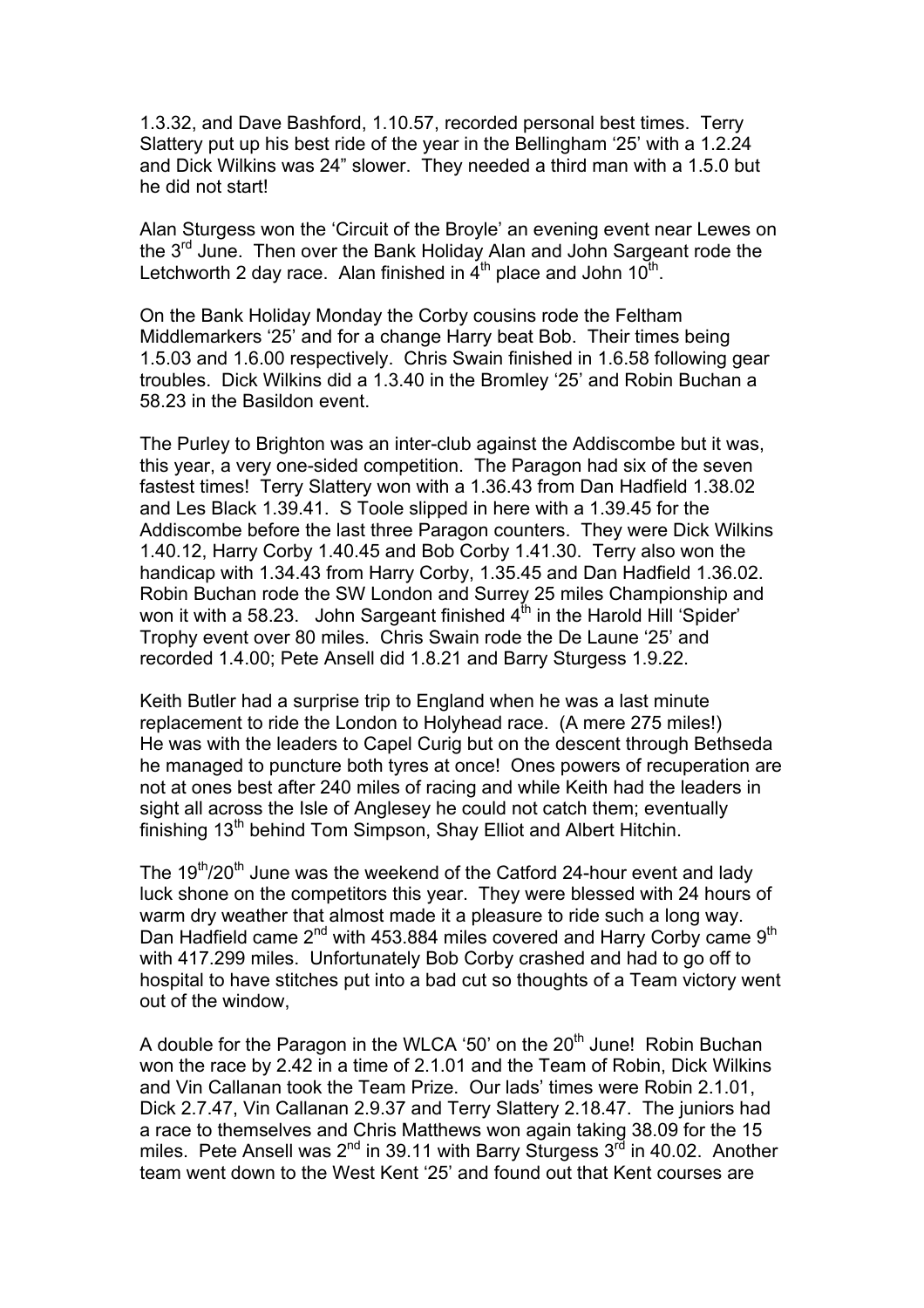generally hard and never flat. Chris Swain finished in 1.7.22, Barry Sturgess 1.11.11, Dave Bashford 1.15.06 and John Jennings 1.20.27 after some time away from the course presumably looking at the views.

At Herne Hill on the 23<sup>rd</sup> June Alan Sturgess and Robin Buchan teamed up to ride and win the 9 laps Double Harness Pursuit and Robin also gained 2nd place in the 10-mile event. The day before Peter Patterson was  $3<sup>rd</sup>$  in the Junior race at Crystal Palace.

On the  $27<sup>th</sup>$  Vin Callanan took himself off to the Watford Roads '50' where he was placed  $8<sup>th</sup>$  and  $8<sup>th</sup>$  on handicap with a time of .2.9.59. Robin Buchan was also on his own in the National Championship '50' but did at least produce his beat ride of the year with a 2.0.03. Dick Wilkins did 1.1.05 in the Elite '25' in spite of suffering from hay fever. Dan Hadfield feeling none the worse for his 24 hours in the saddle did a 1.1.00 in the Border CA '25'.

Wednesday  $30<sup>th</sup>$  June and Robin Buchan was  $2<sup>nd</sup>$  in the WLCA 10 miles Championship at Herne Hill. Then on the Saturday he teamed up with John Clarey (Cambrian) to win the 10 miles Madison

The 4<sup>th</sup> July was South Ruislip '100' day and our team of Dan Hadfield, Harry Corby and Vin Callanan went off to the Bath Road. Dan started quite quickly as his wont and at the 25 miles check was in  $2<sup>nd</sup>$  place with 1.4.21 just 1 second slower than Bailey (South Bucks). Vin was in 15<sup>th</sup> place with 1.8.15 and Harry went by in 1.9.03. By the 50 miles check Dan was out on his own – just! He passed the Timekeeper with 2.9.22 on the clock and was leading by 7 seconds from Mantle (Farnham). Vin came through in 2.15.10 for  $14<sup>th</sup>$  place whilst Harry was timed at 2.18.05. Out to the far turn Dan kept up the rhythm reaching 75 miles in 3.12.45 and he was now 2 minutes clear of Mantle. Vin had desisted on this leg for unstated reasons whilst Harry kept on steadily passing in 3.27.06. At the Finish Dan crossed the line in 4.18.17 to win with a personal best time for the distance. Harry finished in  $19<sup>th</sup>$  place with a 4.35.34. This was the  $2^{nd}$  time a Paragon rider had won this race. Keith Butler had won it in 1961. Robin Buchan and Terry Slattery decided to ride the Hastings and St Leonards '50' and had a hard day awheel. Robin came  $3<sup>rd</sup>$  with a 2.5.22 and Terry clocked 2.10.21. Les Black was coming back into form with a 1.2.00 in the Kingston '25' but Chris Swain 1.7.00 and Alain Eve 1.7.22 were not so happy.

More success came out way in the Dulwich Paragon '25' when Terry Slattery produced the fastest time of the day and a personal best of 1.1.07 to win the event. Not content with that he also collected  $2<sup>nd</sup>$  on Handicap being beaten for 1<sup>st</sup> place by Harry Corby. With Harry's 1.3.30 and Vin Callanan's 1.3.09 the Paragon also won the Team race. Harry was also within 9 seconds of his best. Not a bad day out! Dan Hadfield equalled his best ever time with a 1.0.58 in the Farnborough '25' whilst Robin Buchan went down to the New Forest for the Southampton Whs '100'. He managed to pick rather a wet day to ride 100 miles but finished  $4<sup>th</sup>$  and took 1<sup>st</sup> on handicap with a 4.26.27. In the Redmon '30' Alain Eve finished in 1.21.51 and Barry Sturgess 1.25.45. John Sargeant finished 4<sup>th</sup> in the ECCA Road Race Championship then on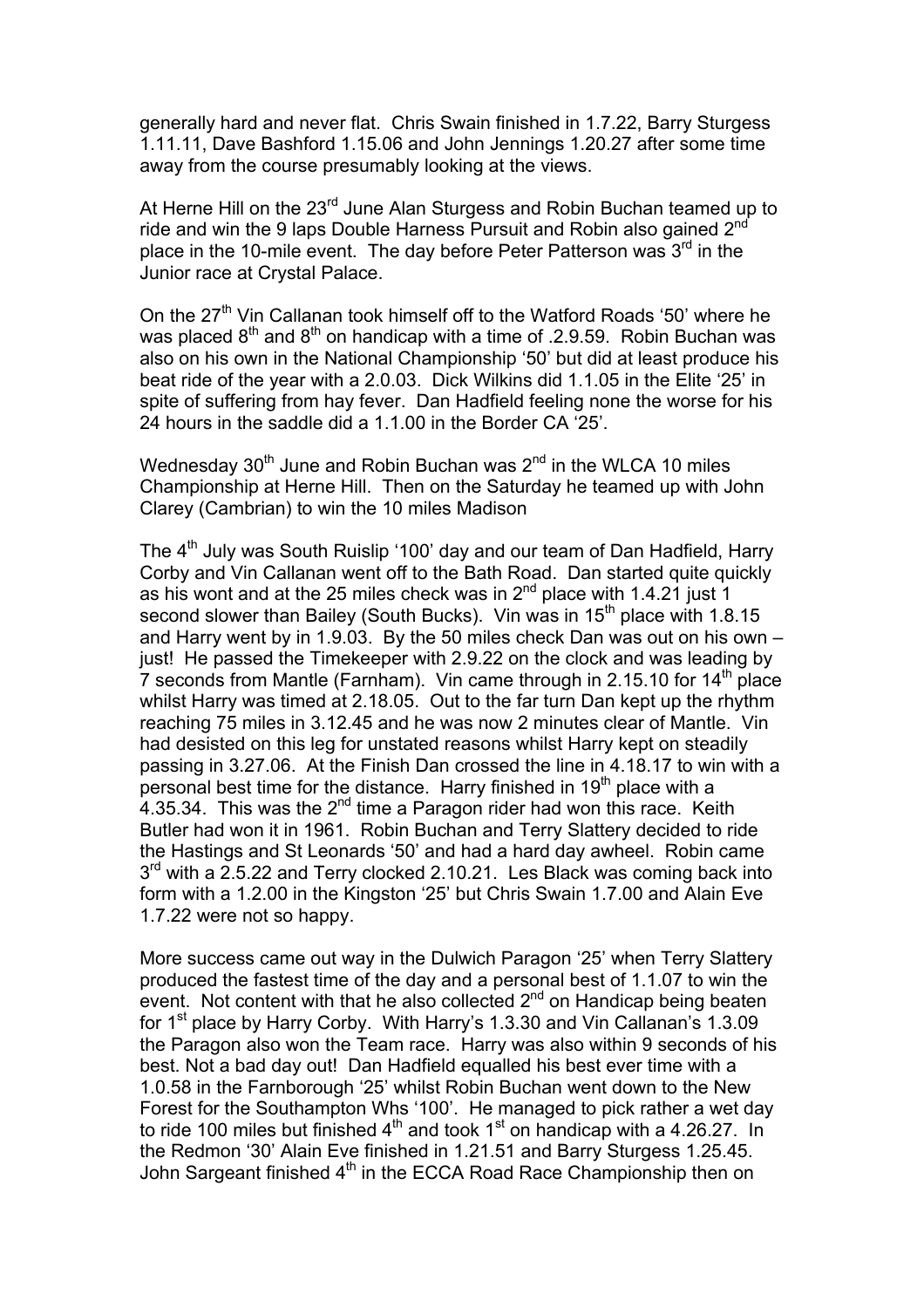the following Tuesday was  $3^{rd}$  at Crystal Palace where Alan Sturgess was  $2^{nd}$ . Robin Buchan came 2<sup>nd</sup> in the Sprint Points Competition.

More successes came on the  $18<sup>th</sup>$  July in the Moon Trophy race as not only did the Club retain the Trophy but seven riders put up personal best times for the distance. Robin Buchan was fastest time with a 59.01, Dan Hadfield came  $2^{nd}$  in 1.0.32 (P.B.) and Les Black was  $4^{th}$  in 1.2.35. The other personal best rides were done by Harry Corby 1.2.55, Chris Matthews 1.4.29, Derek Hull 1.4.41, Robert Moss 1.10.03, Rowan Vacher 1.10.55 and Lindsay Mercer 1.12.52. This event is, however, decided on handicap times. Our counters were Dan Hadfield 57.12, Harry Corby 57.55, Derek Hull 56.41 and John Jennings 57.50. These times were sufficient for us to win the Moon Trophy. We also collected the Tankard for the fastest team of riders over 30 with Messrs Buchan, Hadfield and Corby H. Another good day out for the Paragon. John Sargeant came 4<sup>th</sup> in the Bromley RC race on the Ide Hill circuit.

On the  $21^{st}$  July at Herne Hill Alan Sturgess won the Handicap and a  $3^{rd}$  place in the 10 miles Points race.

The Goss Green Cup combined with the SCCU '100' had 7 entries from the Paragon but only four riders completed the course. Dan Hadfield was fastest with a 4.23.51 and came  $2^{nd}$  in the event proper. In  $2^{nd}$  place and  $4^{th}$  in the SCCU event was Dick Wilkins, 4.30.58, then came Bob Corby 4.40.31 and Harry Corby 4.45.07. Wilkins also won the Club handicap. In the Kent RC Middlemarkers '25' Robert Moss was our fastest in 1.8.40 from Alain Eve 1.8.44 and John Jennings 1.9.31. Keith Butler came back from Belgium to ride the Corona Meeting at Crystal Palace. Keith won one of the intermediary primes and was in at the kill with a breakaway group of 14 riders. In the tightly packed finish he was  $8<sup>th</sup>$ . Alan Sturgess collected yet another  $2<sup>nd</sup>$  place at Crystal Palace on the 27<sup>th</sup> July.

The Club Open '50' for the FW Southall Trophy was held on the 1<sup>st</sup> August. It would appear to have been a bad morning as 21 of the 88 entrants failed to start. Fastest at the 25 miles point was Ray Runham (still Fountain CC) in 1.1.38. Robin Buchan was  $3^{rd}$  in 1.3.22; R Wilkins was  $6^{th}$  in 1.4.09, Dan Hadfield  $8<sup>th</sup>$  in 1.5.06. Other Paragon times were Terry Slattery 1.5.44, Chris Matthews 1.8.22, Bob Corby 1.9.25, Harry Corby 1.9.53 and Barry Sturgess 1.11.13 (who had the honour to start No.1). By the Finish Runham had extended his lead to cross the line in 2.2.59. Robin had dropped back to  $4<sup>th</sup>$  in 2.5.45 whilst Dick Wilkins had moved up to  $5<sup>th</sup>$  with a 2.7.05. Dan Hadfield finished  $8<sup>th</sup>$  in 2.8.48 and other Paragon times were Chris Matthews 2.14.19, Terry Slattery 2.14.44, Bob Corby 2.14.51, Harry Corby 2.15.16 and Barry Sturgess 2.25.05. Dick Wilkins also collected  $3<sup>rd</sup>$  place in the Handicap section but more importantly the Paragon won the Team race by 20 minutes!

Keith Butler went down to Chard to defend his Professional Road Race Title and he found himself riding against the whole field. Tactical forces at work ensured he did not get into any break and any move he made was immediately countered by the Falcon team if not by the whole bunch. With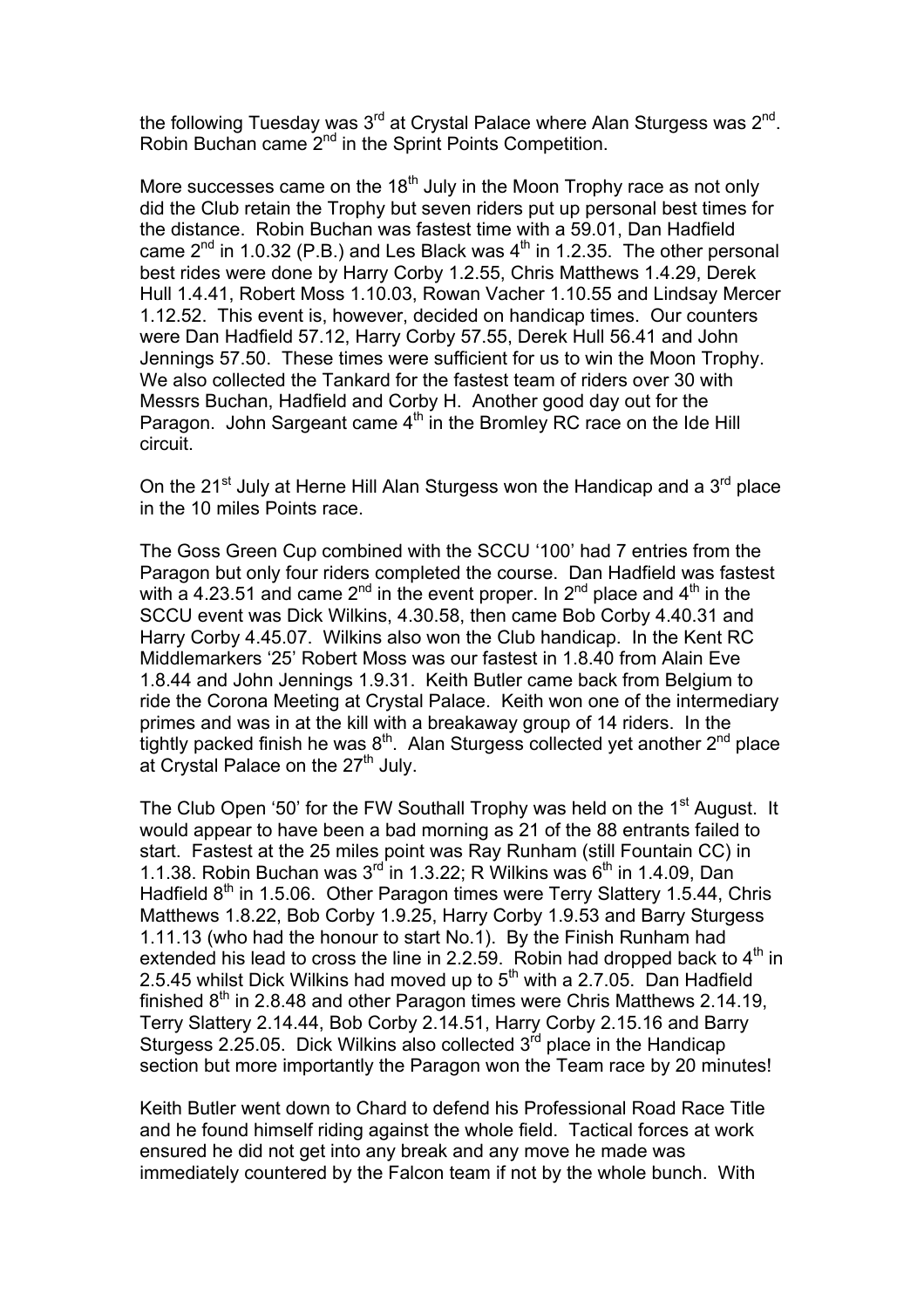one lap to go he finally broke clear of the bunch to chase down the break that had a lead of two minutes. He did just that catching the break inside the last 200 yards and going straight by to win the sprint. Unfortunately Albert Hitchen and Mick Coupe had already left this group so a bronze medal was Keith's reward not the gold.

At Crystal Palace on the Tuesday evening the Paragon had three men in a six-man break. It would appear that team tactics left much to be desired, as Alan Sturgess was  $3<sup>rd</sup>$ , John Sargeant  $5<sup>th</sup>$  and Robin Buchan  $6<sup>th</sup>$ .

Alan Sturgess won the 3 miles Point to Point at Herne Hill then partnered by Denis Tarr (De Laune) came  $2^{nd}$  in the 60 laps Madison. At the Club's Evening Promotion Alan collected his third  $2<sup>nd</sup>$  place in three years in the London Centre 10 miles Championship. Robin Buchan was in 3<sup>rd</sup> place. Peter Patterson finished 2<sup>nd</sup> in the BCF London Region Junior 500m Sprint Championship

Alan Sturgess won the Mercury Road Race at Staplehurst in spite of derailing his chain and having to chase for over 4 miles to regain the bunch. Robin Buchan produced his fastest '50' of the year when he won the Bournemouth Arrow event with a 1.59.32. Chris Matthews did 1.4.09 in the Oval '25' with Terry Slattery clocking 1.6.26 including time off the bike with a puncture and Derek Hull feeling the effects of the previous weeks crash could only manage a 1.8.06. In the Medway '50' Dick Wilkins did his best '50' of the year with a 2.6.59. He was backed by Harry Corby 2.10.59 and Bob Corby 2.11.21 with a puncture and they missed the Team Prize by 46 seconds. Barry Sturgess also finished in 2.20.53. Geoff Williams had his first outing over 25 miles in the South Eastern Junior '25 and finished with 1.8.17. Lindsay Mercer also rode and finished with a 1.16.

Derek Hull was our lone finisher in the  $3<sup>rd</sup>$  category race of the Paragon promotions on the Ashdown Forest circuit. Although with the leaders, he weakened on the climb to Wych Cross, and finished  $12<sup>th</sup>$ . Alan Williams (Dragon) won the senior race by 4 minutes from D Bugden (VC Crawley). Dick Wilkins was 3<sup>rd</sup> in the Mephisto '25' with a 1.1.21. Harry Corby did 1.3.54 and Bob Corby did a personal best of 1.4.06 that also enabled him to win 1<sup>st</sup> on handicap prize. On the same day Robin Buchan came  $4<sup>th</sup>$  in the Old Portlians ' '25' in 57.55 with Terry Slattery clocking 1.2.19.

On the 22<sup>nd</sup> August John Sargeant won the Streatham CRC Points race on the Pirbright Circuit. As they put the sprint point at the top of a hill it was 'money for old rope' for a climber as good as John. The fifty milers had a good day too. Robin Buchan did his best ride of the year with a 1.58.47 in the Southend event. Dan Hadfield did his in the Fulham Whs '50' with 2.6.17. Harry Corby put up a personal best in the same event of 2.7.45 and brother Bob came in with a 2.9.10. The Fryco Cup was ridden for on the  $22<sup>nd</sup>$  August and Dick Wilkins trounced the field with a personal best time of 2.6.00. He won by over 5 minutes from Terry Slattery, 2.11.10 and Chris Matthews 2.11.49. Chris Matthews and Derek Hull tied for the 1<sup>st</sup> Handicap prize.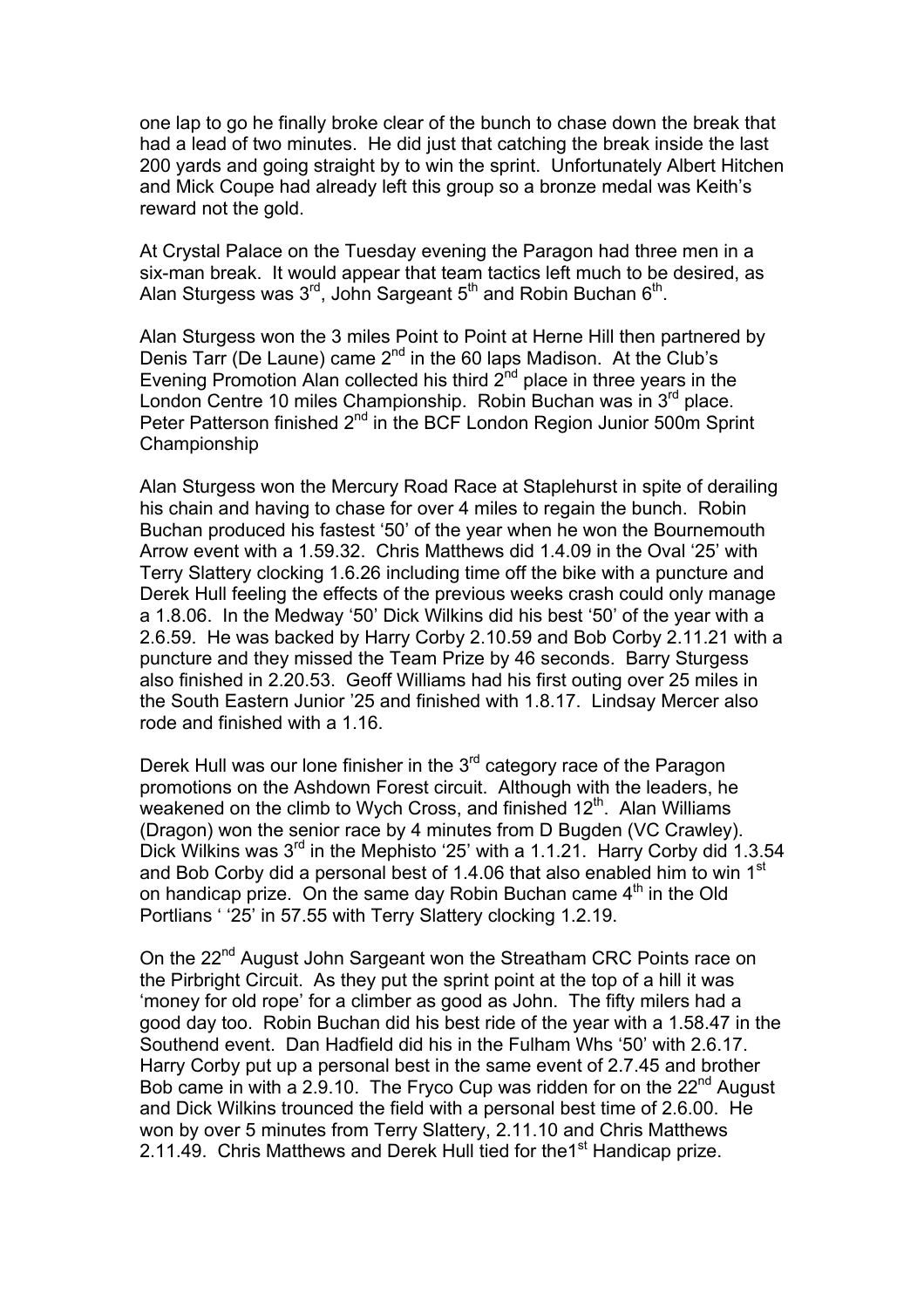Alan Sturgess had another busy weekend on the  $29<sup>th</sup>$  August. He finished  $2<sup>nd</sup>$ at Crystal Palace and 2<sup>nd</sup> at Alton in the Haslemere 'Golden Pot' road race over 66 miles. The he went to Palmer Park, Reading for their track Meeting. Here he won the Individual Pursuit and 'Devil' then came  $2<sup>nd</sup>$  in the 10 miles scratch. Dan Hadfield was also in fine form producing a personal best '50' in the Vegetarian event with a 2.4.17. Bob Corby also did the business with a 2.7.00, Dick Wilkins broke spokes but still came in with a 2.9.54 but Harry Corby experimented with a fixed wheel and 'ran out of legs' on the way back to clock 2.11.09. Seven members entered the SCCU '25' and Les Black came  $2^{nd}$  in event with a 1.1.57. Backing him were Terry Slattery 1.2.45 in  $3^{rd}$ place and Geoff Williams riding only his second time trial 1.7.54. This was good enough to win the Team race. Other finishers were Barry Sturgess 1.9.00, Rowan Vacher 1.9.04 and Colin Wye 1.20.19.

The following day Robin rode the Bath Road '100' but could not improve on hiis Southampton ride finishing in 4.29.54. Alan Sturgess did a 59.10 in the Harold Hill '25' and Dick Wilkins a 1.1.16

.

Tom Simpson's win in the World Road Race Championship is not really Paragon history except that Tom praised very highly the England team that worked for him in that race. Keith Butler was one of the team and he finished 51<sup>st</sup> after 166 miles of racing in not very pleasant conditions. "My abiding memory is hanging on to Jacques Anquetil for the best part of a lap to prevent him getting across to Tom's group. It was rather fast".

As usual the Rotherham Cup was combined with the SCCU 12 hours and proved to be another Paragon benefit. We had six starters and right from the Start Robin was in command. Over the first 100 miles he was challenged by Norman Luhr (Clarencourt) but this challenge fell away as the race progressed. At the 100 miles check Robin was leading in 4.38.16 by just 35" from Luhr, Dan Hadfield was in  $3<sup>rd</sup>$  place at 3.49, Bob Corby was  $4<sup>th</sup>$  at 5.37 R Wilkins was  $9<sup>th</sup>$  at 13.19 and Harry Corby was languishing over 20 minutes back. Surprise of the day was Les Black who came through in 4.50.58. This put him in  $7<sup>th</sup>$  place and this was his first 12-hour event. By the 200 miles check Harry Corby had given it best and retired. Robin was flying having covered the second 100 miles in 4.48.29 to lead with a total time of 9.26.45. This put him 9.52 up on Dan Hadfield who was in  $2<sup>nd</sup>$  place. R Wilkins came through in  $3<sup>rd</sup>$  place 14.58 slower than Robin whilst Bob Corby and Les Black were neck and neck taking 10.1.24 and 10.1.08 respectively for  $9<sup>th</sup>$  and 10<sup>th</sup> places. Onto the Finishing Circuit and there was no stopping Robin. He continued at his relentless pace before running out time with 253.360 miles. Dan held on comfortably to 2<sup>nd</sup> place with 245.911 miles whilst Wilkins dropped back a bit being overtaken by Brook (Bec) to finish in  $4<sup>th</sup>$  place with 240.188 miles. Les Black also finished strongly to cover 237.709 miles for  $10<sup>th</sup>$  place and take the Novice Prize. Bob drifted back a bit to finish in 13<sup>th</sup> place with 236.848 miles. It was rather close for the minor placing as just 500 vards covered  $9<sup>th</sup>$  to 12<sup>th</sup>. The Paragon won the Team race by 23.434 miles with a total of 739.459 miles.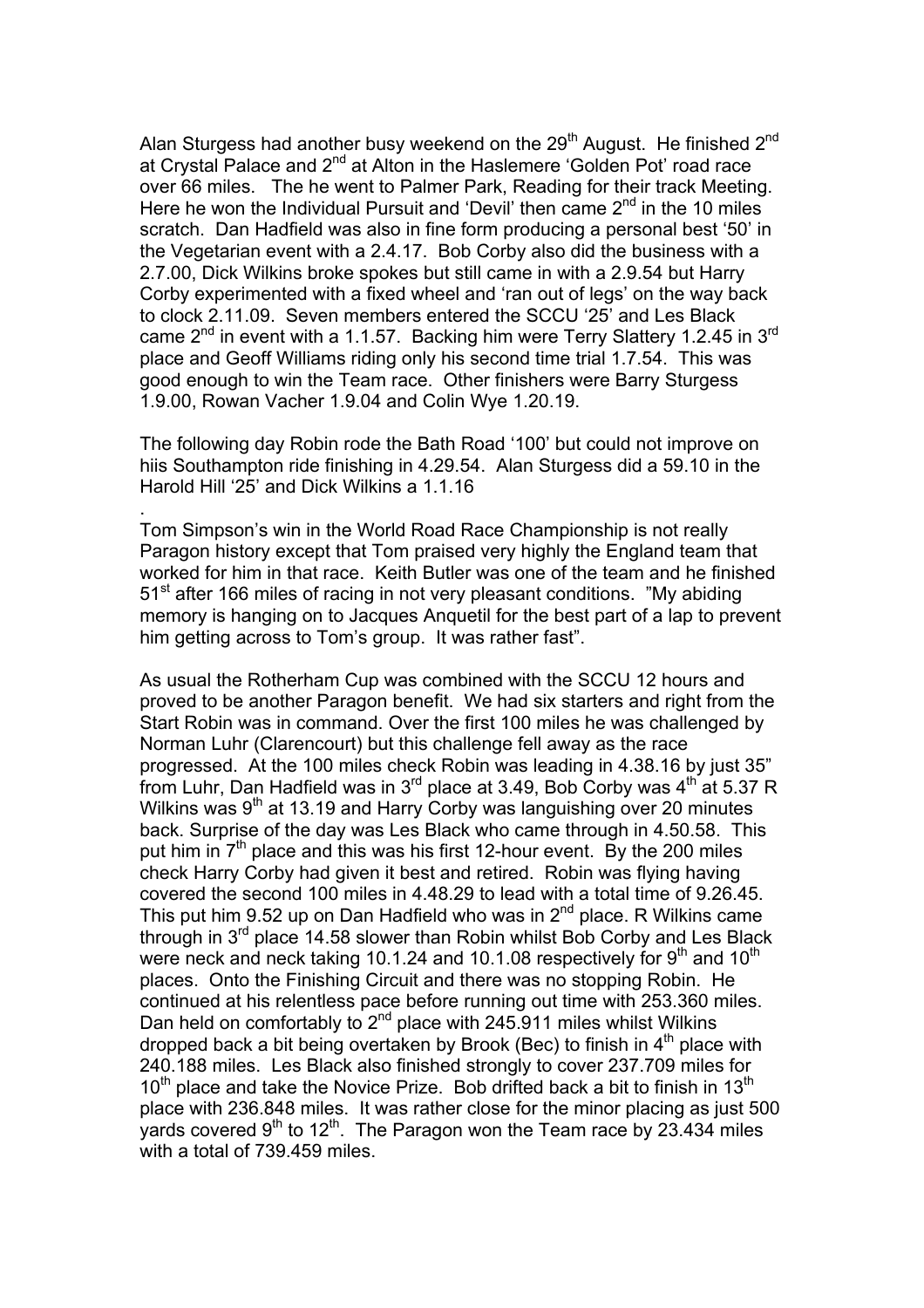The lads entered the Clarence Whs Middlemarkers  $25$  on the  $12<sup>th</sup>$ September. John Jennings was the fastest of them with a 1.7.02 being closely followed by Geoff Williams, 1.7.19, Barry Sturgess 1.7.46, Chris Swain 1.7.57 and Colin Wye 1.11.56. Bob Corby did 1.4.53 in the East Surrey '25' whilst cousin Harry went back a bit with a 1.8.28.

On the  $19<sup>th</sup>$  September we had riders in two events. Bob Corby, 1.5.30, Harry Corby, 1.5.45, Chris Swain, 1.6.29, and Colin Wye, 1.14.2 rode in the WLCA '25'. Dick Wilkins did 1.0.14 in the Becontree Whs '25'. It was also the day arranged for the Club Track Championship. The 500 yards handicap for the Frank Burton Cup proved to be a win for Alan Bristow who took full advantage of his mark to cross the line well in front of Alan Sturgess and Dick Wilkins. The 550 yards Scratch Sprint for the AEU Cup was a win for Alan Sturgess with Les Black and Terry Slattery taking the minor places. The Ravensbourne Cup over 5 miles was won by Alan Sturgess with, this time, Terry Slattery in  $2<sup>nd</sup>$  place and Dick Wilkins in  $3<sup>rd</sup>$  place. Alan also took the George Colget Cup for the Points award. The 4000m Pursuit was also won by Alan Sturgess with Terry Slattery 2<sup>nd</sup> and Les Black 3<sup>rd</sup>. This meant that the Track Championship was a clear win for Alan Sturgess (9pts), Les Black was 2<sup>nd</sup> (5 pts) and Terry Slattery 3<sup>rd</sup> (3pts).

The last junior event of the year was held on the  $26<sup>th</sup>$  September and a new name appears on top. Chris Swain produced a 25.49 to beat Geoff Williams, 26.31, and Colin Wye 27.38. Robin Buchan was hoping to win the Redhill '50' but had to be content with  $3^{rd}$  place with a 2.4.48. Bob Corby was  $6^{th}$  in 2.9.27, Harry Corby did 2.13.09 and Barry Sturgess 2.31.00 including an enforced stop for a puncture.

This year the Mayne Cup had 16 entries of whom 14 started and finished. Les Black supplied the fastest time with a 1.2.36 from R Wilkins 1.3.38 and Bob Corby 1.5.11. Man of the Day was John Jennings who had been given 7 minutes allowance but he produced a personal best of 1.6.42 so finished with a nett 59.42 to take the Mayne Cup. Second on handicap was Barry Sturgess (8') 1.06 behind and 3rd was Bob Corby at 1.29.

Robin Buchan had one of the best wins of his season in the Guildford Phoenix '25'. He won in 57.30 and was over 1.15 faster than the  $2^{nd}$  placed man. Alan Sturgess was a bit disappointed in his 1.2.35.

Les Black came out to the Hill Climb and put everyone back into their place. Another fast climb of 3.56.8 left Dick Wilkins and Keith Lomath both10.4" behind as they tied for  $2^{nd}$  place. Terry Slattery was  $4^{th}$  in 4.10.

Robin Buchan and Alan Sturgess rode the end of season Brentwood '25' and after fighting the traffic all the way to the course they did 58.21 and 59.09 respectively. Then in the Clarence Whs event Robin did his best '25' of the season with a 56.29.

Len's '10' was held on a morning of cold clinging mist. Alan Sturgess was 2<sup>nd</sup> in 23.56, Bob Corby did 25.05 that with 2 minutes handicap won him  $3<sup>rd</sup>$  place